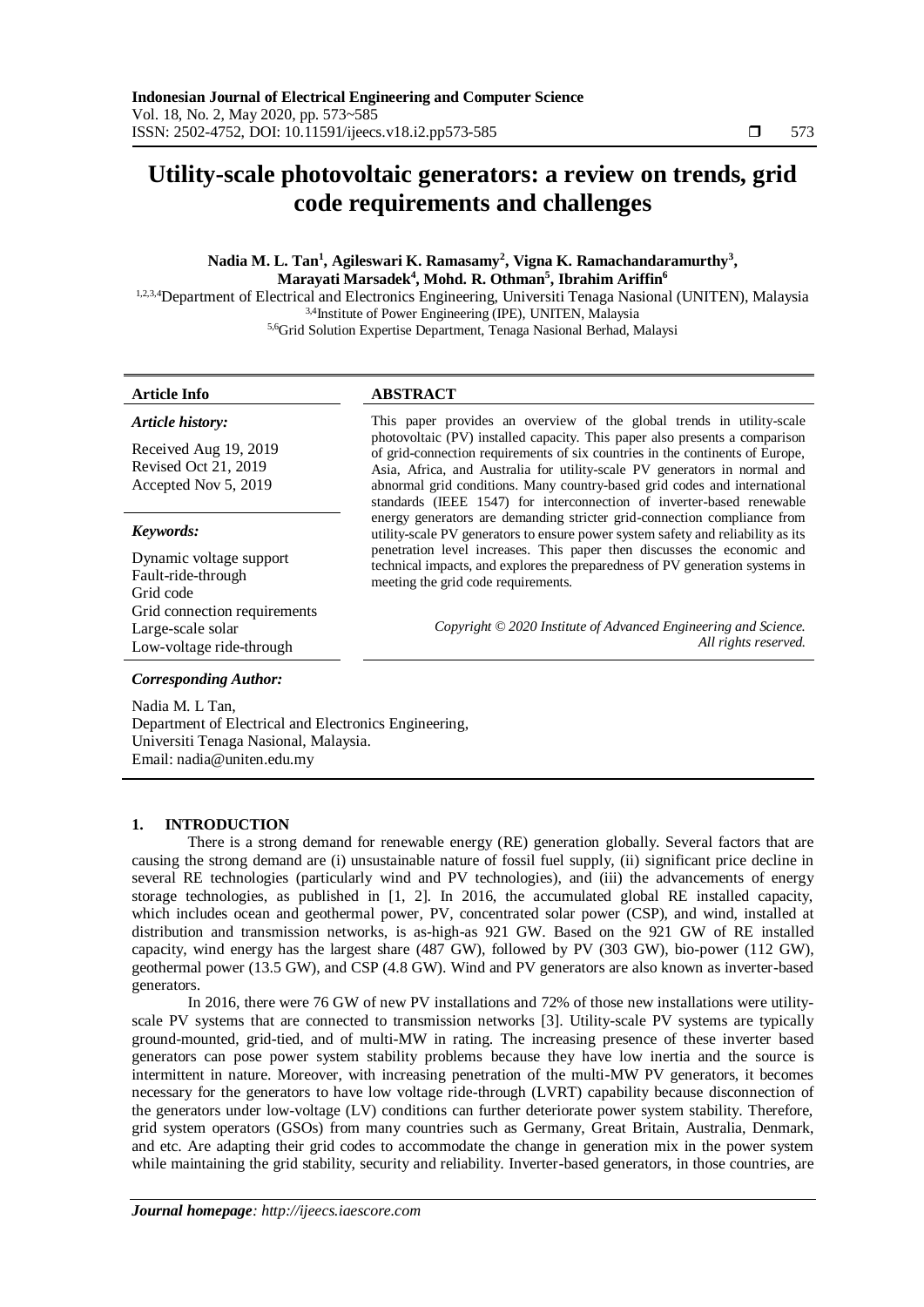no longer expected to only supply active power during a normal grid condition, they are also expected to have

LVRT capabilities and are required to provide static and dynamic grid-voltage-support during a grid-fault condition [4-5]. While the grid connection codes for inverterbased generators including utilityscale PV generators are fairly recent, distribution connection codes for distributed generators (DGs) have a longer history. Prior to 2015, electrical standards for the distribution systems such as the IEEE 1547 lack LVRT and dynamic voltage support requirements. The recent IEEE Standards 1547-2018 recommends three categories of LVRT requirement that differs based on the different trip setting times and stipulates dynamic voltage support through the voltage/power requirements for DGs that are connected to electric power system, in abnormal grid conditions [6].

Grid-connection codes for inverter-based generators of different countries varies due to the distinct characteristics of the power system network in each country and the grid codes are becoming stricter by requiring that inverter-based generators provide ancillary services, e.g. fault-ride-through (FRT) capability, active and reactive power control, and voltage and frequency support, to ensure similar performances as conventional power generators. A comparison of grid connection codes for China, Germany, US-Puerto Rico, Romania, and South Africa in terms of FRT requirements showed that the grid code of US-Puerto Rico is the strictest as PV inverters are required to withstand zero voltage at the point of common coupling (PCC) for as-long-as 600 ms [7].

There is only a few comparisons of grid connection codes that emphasizes on LVRT capability and ancillary services for PV generators during normal and abnormal grid conditions. However, grid-connection codes are constantly being revised to suit changing power system network conditions with RE. Therefore, reviews and analyses of the grid codes are still necessary to update and improve understanding of the best practices in grid connection codes. There is also a need to understand the challenges of utility-scale PV generators in complying with grid codes, including their technological readiness.

This paper aims to compare the latest grid-connection codes for utility-scale PV generators. It also aims to discuss the technological readiness of PV generator systems in complying with grid codes in abnormal grid conditions. This paper is organized such that section II describes the trends in utility-scale PVgenerators installed capacity. Following that, section III compares the grid connection requirements for utility-scale PV generators for six countries of four continents with focus on voltage, frequency, power factor and THD requirements, active power and frequency control, and FRT requirements. In section IV the paper describes the challenges and technological readiness of grid-integrated utility-scale PV generation systems. Finally, the conclusions are drawn in Section V.

## **2. TRENDS IN UTILITY-SCALE PV-GENERATOR INSTALLED CAPACITY**

Figure 1 presents a ten-year trend (2006 to 2016) in global cumulative installed capacity of wind and PV generators. In 2006, the total installed capacity of wind generation was 12 times more than the installed capacity of PV generators, with the US and European countries (Spain, Germany, France, Italy, Portugal) dominating wind generation [8]. However, the accumulated wind (487 GW) installed capacity reduced to 1.6 times the accumulated PV (303 GW) installed capacity in 2016. Considering existing policies and measures, with "business-as-usual" scenario, the trend in accumulated installed capacity of wind and PV generation can be extrapolated to show that installed capacity of PV generators will draw with wind generation in 2025. Many factors can affect the increase in PV installed capacities. Among others, low power purchase agreement (PPA) prices (\$/kWh) of PV in countries like Peru, South Africa, Zimbabwe, and India, which has been decreasing exponentially since 2009. In India and the UAE, the cost of PPA for wind and PV generators are almost the same in 2016 [3]. Such rapid decrease in cost of PV increases the competitiveness of PV generation.

Figure 2 overviews the distribution of accumulated PV installed capacity globally (306.5GW) in year 2016, which is an increase by 50% (76.6GW) in 2015 [3]. The cumulative PV installed capacity in Asia-Pacific countries is the largest globally at 147.2GW. Apart from China and Japan, other countries that contributed to this high amount of PV installed capacities in Asia Pacific include India, South Korea, and Australia [3]. In Southeast Asia, Thailand is leading the PV generation market [9] with a total PV installed capacity of 2.17GW, while Malaysia aims to increase its PV installed capacity from the current 335.77MW via additional 1 GW of utility-scale PV by 2020 [10]. The next highest cumulative PV installed capacity is in Europe (Germany, Italy, UK, France, and Spain) at 104GW. The American continent (including North, Central and South America) follows after Europe and recorded about 46 GW of cumulative PV installed capacity. The leading countries in America for PV generation include US, Puerto Rico, Honduras, Costa Rica, Nicaragua, and Uruguay [11-12]. The development of PV generation in the Middle-East and African continent (countries including Kenya, Senegal, Ghana, and Uganda) is quite low, where its cumulative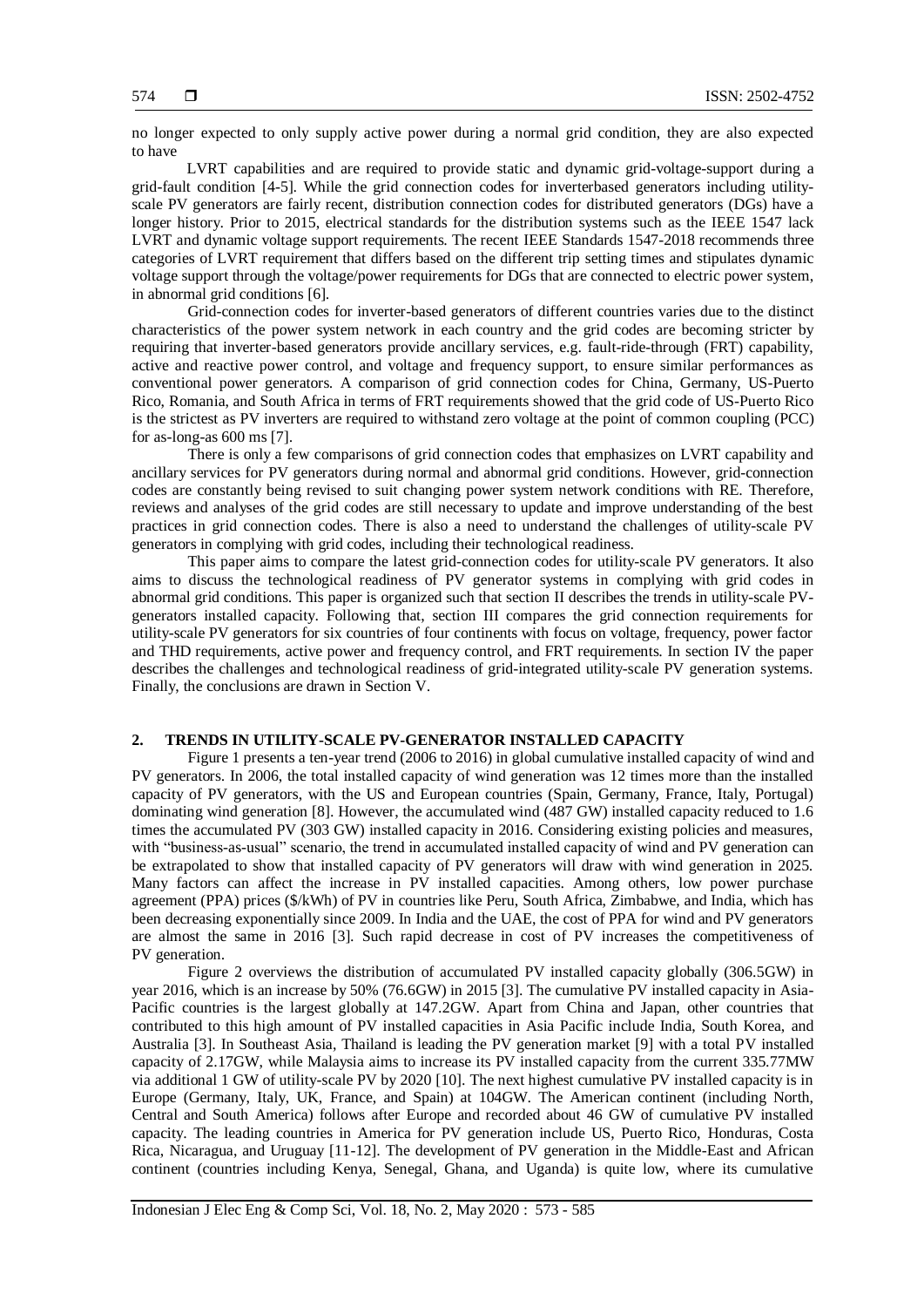installed capacity is 4.7 GW [3]. Egypt is targeted to become the leading PV generator in Africa with good political support prospects [13]. In the rest of the world the total installed capacity of PV is 4.6GW.

Figure 3 shows the top five countries with PV-generation in 2016. They are China, Japan, Germany, US, and Italy [1, 2, 14-15]. The PV installed capacity accumulated by the top five countries accounts for up to 85% of the global accumulated PV installed capacity [16]. China has the highest PV installed capacity for two consecutive years with PV installed capacity of 44 GW and 77 GW in 2015 and 2016, respectively. Although China is currently a leader in PV generation, PV is only 5% of China's total generation capacity, and PV generation is ranked third after thermal generation using sources from coal and oil [17]. Japan surpassed Germany as having the second highest PV installed capacity in the world at 43 GW. However, PV constitutes only 4.8% of the total generation capacity in Japan, ranking as the sixth among generation of various sources in the country [18-19]. Even though Germany has the third largest PV installed capacity (41 GW) globally, PV generation is ranked as the second highest generation at 21.4% of the total installed capacity in the country [20]. PV installed capacity is only a small fraction of the total generation capacity in the US and Italy, where it is 1.9% and 7.8%, respectively.

It can be seen from the global trends that utility-scale PV is growing year-on-year with China, Japan, Europe and the US leading the market. However, many other countries globally are also aiming to increase their PV installed capacity, leading to changes to the grid-connection codes for inverter based generators in normal and abnormal grid conditions. The following sections compare the grid connection code for inverterbased generators including utility-scale PV, discussing the requirements in normal and abnormal grid conditions such as under- and over-frequency, LV conditions and others.



Figure 1. Trend in installed capacity for wind and PV generators from year 2006 to 2016 [1]



Figure 2. Worldwide distribution of cumulative PV installed capacities in 2016



Figure 3. Top five countries with the highest PV installed capacity in year 2016

# **3. COMPARISON OF GRID-CONNECTION REQUIREMENTS FOR ULTILITY-SCALE PV GENERATORS**

This section compares the grid-connection requirements specifically for utility-scale PV generators in Germany, United Kingdom (UK), Australia, Denmark, Egypt, and Malaysia. During normal grid conditions, grid-connection codes specify operating voltage, frequency, and power factor range, and the total harmonics distortion (THD) requirements for PV generators or inverter-based generators. During abnormal grid conditions, active power and frequency control, and fault-ride-through requirements are specified. Table 1 summarizes the available requirements for inverter-based generators that are specified in the gridconnection codes of the six countries. It also shows the reference for the grid-codes pertaining to this paper [22-27]. Note that, grid connection codes differ from one country to another depending on individual grid characteristic and strength.

*Utility-scale photovoltaic generators: a review on trends, grid code requirements and… (Nadia M. L. Tan)*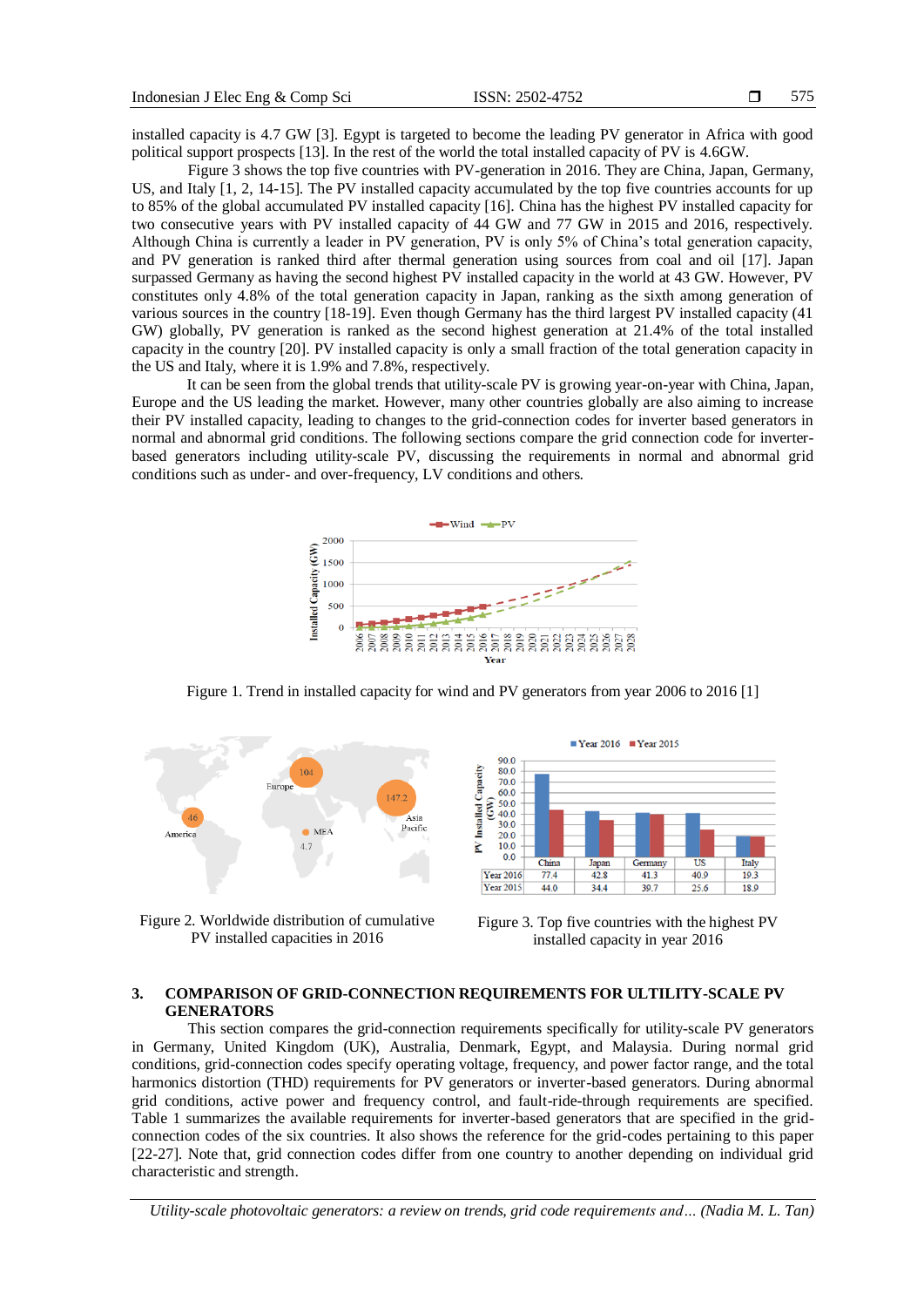| Country   | VFPTR <sup>a</sup> | $APFC^b$ | FRTR <sup>c</sup> |                                | Ref               |
|-----------|--------------------|----------|-------------------|--------------------------------|-------------------|
|           |                    |          | LVWC <sup>d</sup> | D <sub>V</sub> SC <sup>e</sup> |                   |
| Germany   |                    |          |                   |                                | 22                |
| UK        |                    | ×        |                   | ×                              | [23]              |
| Australia |                    | ×        |                   | ×                              | [24]              |
| Denmark   |                    | ×        |                   |                                | [25]              |
| Eygpt     |                    |          |                   |                                | $\left[26\right]$ |
| Malaysia  |                    |          |                   | ×                              | 27                |

Table 1. Available Grid Connection Specifications for PV Generators in Various Countries

*<sup>a</sup>*Voltage, frequency, power factor, and THD requirements. *<sup>b</sup>*Active power and frequency control. *<sup>c</sup>*Fault-ride-through requirements. *<sup>d</sup>*Low-voltage withstand capability.

*<sup>e</sup>*Dynamic voltage support capability.

#### **3.1. Voltage, Frequency, Power Factor, and Total Harmonics Distortion (THD) Requirements**

This subsection compares the grid-connection requirements during normal condition for different countries, which include the comparison of frequency and voltage range, power factor range, and the acceptable voltage  $THD<sub>v</sub>$  injected by the inverter-based generators, in normal grid conditions. Table 2 presents the voltage and frequency range in normal grid condition of Germany, UK, Australia, Denmark, Egypt, and Malaysia. The nominal grid frequency for these countries is 50 Hz. In UK and Malaysia, the normal grid frequency range is from 49.5 Hz to 50.5 Hz. In Germany and Australia, the normal grid-frequency range is from 49.8 Hz to 50.2 Hz. In Denmark and Egypt the upper frequency limit in normal grid condition is 50.2Hz while no lower frequency limit was specified. Table 2 also shows that the allowable range of normal operating grid voltage of the six countries is  $\pm 10\%$  for high-voltage (HV) grids and  $\pm 5\%$  for extra-high-voltage (EHV) grids. Germany specifies its voltage range as 96 kV to 123 kV around the nominal voltage of 110 kV, slightly more than  $\pm 10\%$  of a typical voltage limit. The lower limit of a normal grid voltage in Egypt is allowed to drop to −15% of the nominal voltage, which is thus far the largest acceptable voltage deviation among the six countries. Note that, the voltage level at the PCC depends on the size of the installed capacity. In Egypt, PV plants above the size of 20 MW should be connected to voltage levels above 33 kV. In Malaysia, aggregated utility-scale PV generators between 30 MW and 50 MW are required to be connected to the transmission network ( $\geq$  132kV) via one interconnection point [28].

An inverter-based generator should control the power factor and THD within the range specified by the GSOs. Power factor at the point of common coupling (PCC) of inverter based generators can fluctuate due to the harmonics injection when the generators are not subjected to any control. It is best to operate the generators near to unity power factor. This is because a high power factor improves system efficiency and the power quality supplied to loads. Table 2 shows that UK, Australia, and Egypt have strict power factor requirement to ensure good power quality. Nonetheless, power factor range as specified in the South African grid code is stricter because it requires the range to be maintained from 0.975 lagging to 0.975 leading [7]. The limits of harmonics injection have been specified in several grid codes. Countries including Australia, Denmark, and Malaysia highlighted that the total voltage harmonics distortion (THD<sub>v</sub>) under transmission levels should be less than 3.0%. Both Australia and Denmark list the percentage of harmonics voltage for harmonics number 2 to 40. Germany does not outline the THD, but mentioned that the harmonics current fed by inverter-based generators should not exceed the limits for ordinal harmonics between 5 and 40 [22]. There is also no THD specification in the UK grid code. The Egyptian grid code only mentioned that the harmonics settings should follow that of IEEE 519-1992, and it is believed that the maximum THD<sub>v</sub> is 2.0% [29].

| Table 2. Prequency, I Owell Pacturation worldge Kange in Formal Orio Conditions |                    |                       |                        |                         |                      |                       |                                             |
|---------------------------------------------------------------------------------|--------------------|-----------------------|------------------------|-------------------------|----------------------|-----------------------|---------------------------------------------|
| Country                                                                         |                    | Germany               | UK.                    | Australia               | Denmark <sup>a</sup> | Egypt                 | Malaysia                                    |
| Normal<br>Operating<br>Frequency                                                | [Hz]               | $50+0.2$              | $50+0.5$               | $50+0.2$                | $-b$ to<br>50.2      | $-$ c to 50.2         | $50+0.5$                                    |
| Nominal<br>Voltage at<br>PCC.                                                   | [kV]               | 110                   | $\geq$ 132             | >66                     | >100                 | >33                   | $\geq$ 132                                  |
| Normal<br>Operating<br>Voltage                                                  | [kV]               | $+12\%$ and<br>$+13%$ | $275 + 10%$<br>132+10% | $400 \pm 5\%$<br>$+10%$ | $\pm 10\%$           | $+10\%$ and<br>$-15%$ | $500+5%$<br>$275 \pm 10\%$<br>$132 \pm 10%$ |
| Power Factor                                                                    | Leading<br>Lagging | 0.925<br>0.95         | 0.95<br>0.95           | 0.95<br>0.95            | 0.9<br>0.9           | 0.95<br>0.95          | 0.85<br>0.95                                |
| Voltage THD                                                                     | [%]                | ×                     | $\pmb{\times}$         | < 3.0                   | < 3.0                | < 2.0                 | < 3.0                                       |

Table 2. Frequency, Power Factor and Voltage Range in Normal Grid Conditions

*<sup>a</sup>* Except for plants above 25 MW, power factor at unity.

*b* Not specified in the Danish grid codes.

*<sup>c</sup>* Not specified in the Egyptian grid codes.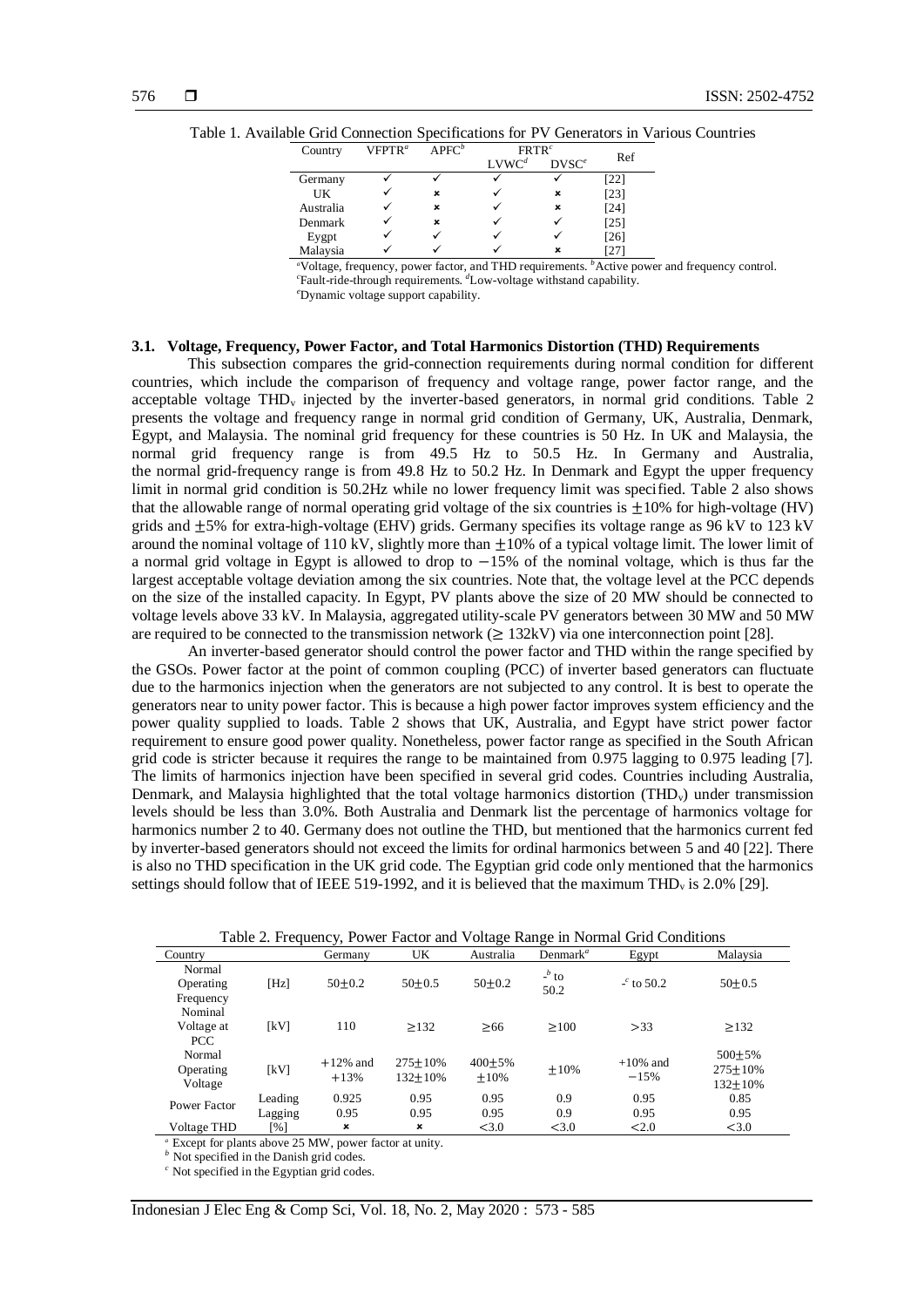#### 577

#### **3.2. Active Power and Frequency Control in Abnormal Grid Conditions**

Fluctuations in power systems frequency occurs when there is a power imbalance in the grid. Table 3 presents the grid frequency limits based on the grid codes of the six countries under review. If the power system frequency is outside the normal operating frequency range shown in the table, the system is said to be experiencing under- or over-frequency. Outside the normal operating frequency, the minimum frequency can be as-low-as 47 Hz and the maximum frequency can be as-high-as 52 Hz in countries such as UK, Australia, Denmark, and Malaysia. However, the generators are required to immediately disconnect when the power system frequency is outside the lower and upper limits.

In an under frequency condition, GSOs are alerted when the frequency reaches 49.8 Hz (Germany and Australia) or 49.5 Hz (UK and Malaysia). Before the system frequency violates the under-frequency range, GSOs typically require synchronous generators to participate in primary frequency control a few seconds after power imbalance occurs. For large imbalances, under-frequency load shedding are also activated. In Germany, a 5-step load shedding plan is employed as a form of power systems defence during a high power imbalance [22, 30]. The increasing penetration of utility-scale PV generators that replace synchronous generators can reduce power systems inertia and the system's capability in frequency regulation, which will affect power system frequency stability. Unlike the wind turbines, no grid codes have subjected PV generators to participate in under-frequency response. The authors of [31] have studied the effectiveness of utility-scale PV in fast frequency response control by operating PV generators below its maximum power so that the generators can inject the reserved power during an under-frequency frequency event. Nevertheless, a combination of large-scale PV generators with energy storage is considered to be more reliable in frequency response control than PV generators alone.

GSOs are alerted when the frequency reaches 50.2 Hz (in Germany, Denmark, Australia, and Egypt) or 50.5 Hz (in UK and Malaysia), which is known as an over-frequency condition. The 50.2 Hz problem in Germany (in LV network) is a result of high penetration of PV generators that were required to disconnect when the system frequency reached 50.2 Hz, which stressed the primary frequency controllers in the system [33]. After the incident, gradual active power reduction in response to frequency increment is required in the German grid code. All generators, synchronous or inverter based, shall be operated with temporary active power output limiting in the cases of over-frequency, and the reduction rate differ from one grid code to another [22-27, 34]. Note that, a standard rate of active power reduction cannot be implemented due to distinct grid characteristic and different power-system inertia in each country. This rate of active power reduction is commonly expressed in terms of ratio between the changes in active power to the change in frequency.

Figure 4 shows the relationship between active power output and grid system frequency for Germany, Egypt, and Malaysia. The grid codes for UK, Australia, and Denmark did not display the graph or mention the details of active power output control due to system frequency deviation. In both Germany and Egypt, power plants are required to curtail their active power by a gradient of 40% of instantaneous nominal active power per Hertz when the system frequency is greater or equal to 50.2 Hz [22, 26, 35]. Both countries have the same active power reduction gradient. When system frequency is 51.5 Hz, the PV generators should cease to supply active power immediately. In Germany PV generators above 100 MW in installed capacity are required to participate in the over-frequency control. In Egypt, generators above the size of 50 kW are required to abide to its over-frequency control requirement. The Malaysian grid code specifies that the active power output of PV generators should be curtailed by a gradient of 40% of instantaneous nominal active power per Hertz. However, the active power curtailment starts at 50.5 Hz up to the frequency limit of 52 Hz. The Malaysian grid code does not specify the minimum size of generators that should take part in overfrequency control.

Table 3. Grid Frequency Limits in Abnormal Grid Conditions

| ∠ountrv                         | Germany      | UK           | Australia    | <b>Denmark</b>       | Egypt<br>ப⊻                    | Malavsia           |  |
|---------------------------------|--------------|--------------|--------------|----------------------|--------------------------------|--------------------|--|
| l frequency limits [Hz]<br>Grid | 47.5 to 51.5 | 47.0 to 52.0 | 47.0 to 52.0 | $47.0 \text{ to } 5$ | .5 to 51.<br>$\Delta$ $\prime$ | 47<br>$/0$ to 52.0 |  |

### **3.3. Fault-Ride-Through (FRT) Requirements**

Before FRT requirements were introduced to include RE generators, several countries with high penetration of wind energy such as Germany, China and Australia have experienced power instability issues in many grid-connected renewable plants, which were caused by faults in the grid [36-37]. During a grid fault, the voltage of the faulted-phase sags due to low impedance on the transmission network, which effect can propagate across wide areas until the fault is cleared. Without LVRT requirements, a large amount of RE generators will disconnect due to the voltage sag and produces an imbalance between generation and load, further deteriorating grid stability [36]. If the rate of change of frequency (RoCoF) of the power systems is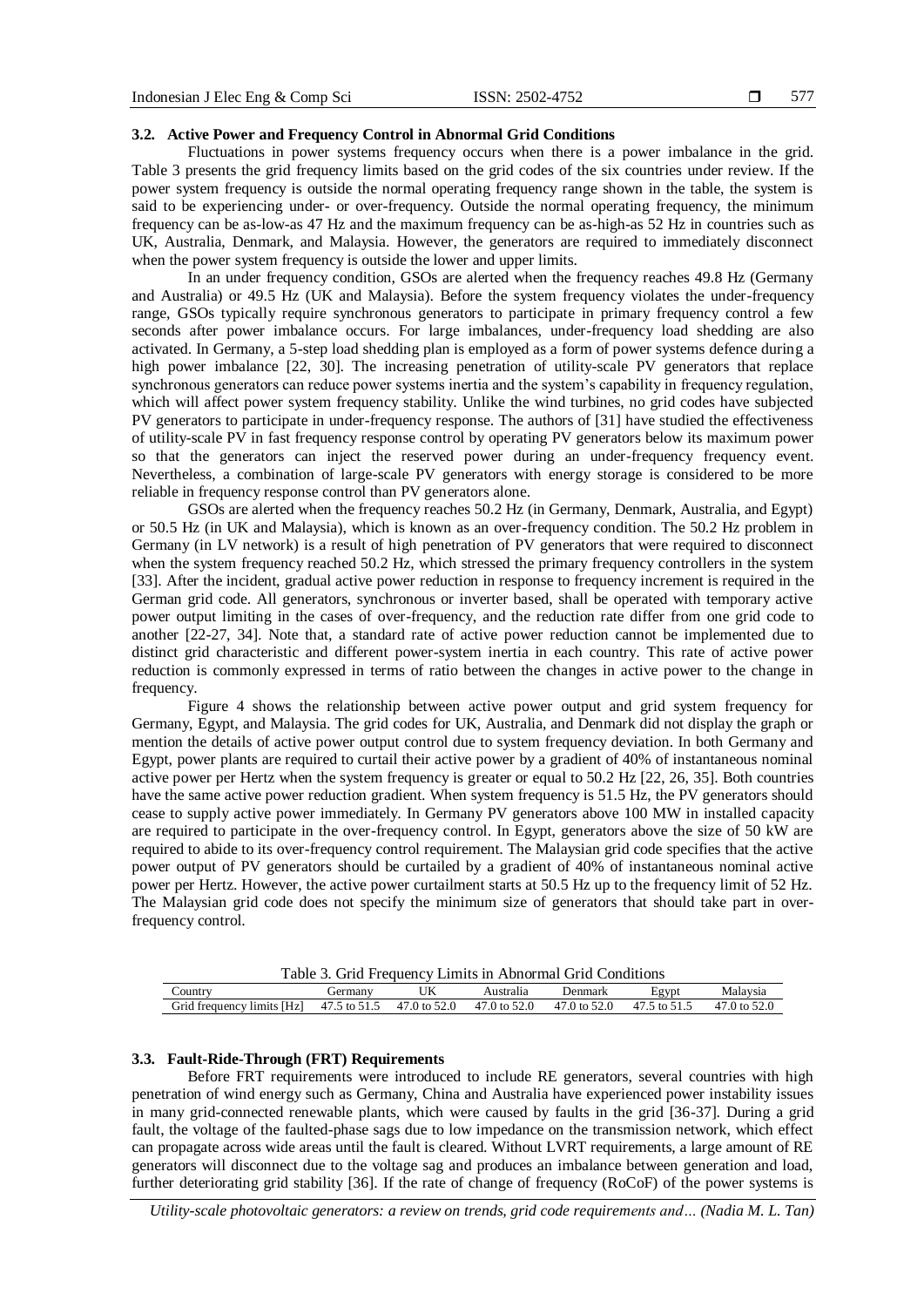too fast for under-frequency load shedding to take place, the grid fault may even cause power outages as experienced in South Australia in September 2016 [37].

Grid codes have been revised to include FRT requirements of grid-connected RE generators, which includes PV [21, 27]. The FRT requirements specify the duration in which PV plants should stay connected to the grid in case of a fault that can cause a voltage sag (or under-voltage) or a voltage swell (or overvoltage). This section compares grid codes having LVRT and voltage-support requirements for RE generators including PV generators.

#### **3.3.1 Low-Voltage Withstand Capability**

The LVRT requirements of all grid codes reviewed in this section are the same for symmetrical and asymmetrical faults. However, Germany's grid code distinguishes the LVRT requirements for three-phase symmetrical and two-phase asymmetrical faults. Moreover, during single-phase faults, generators are not allowed to disconnect unless as a reaction to network protection.

Figure 5 presents the LVRT requirements of PV generators in Germany, Australia, Egypt, UK, Denmark, and Malaysia. The voltage in per unit represents the line-to-line root-mean-square (RMS) voltage at the PCC. PV generators have to remain connected to the grid in the regions above the curves and can disconnect in the regions below the curves. The duration that PV generators should remain connected when the voltage at the PCC is zero (three-phase symmetrical fault to ground) is 150 ms in Germany and Malaysia, 140 ms in UK, 250 ms in Egypt, and 450 ms in Australia. In US-Puerto Rico, the withstand capability during a three-phase symmetrical fault to ground is as long as 600 ms [7]. Fault clearing time can also be obtained from the LVRT curves. In Germany, UK, and Denmark, the safe voltage limit of 0.85 p.u. should be reached in 3 s and 2.5 s, and 1.5 s, respectively. In Malaysia and Egypt, the safe voltage limit is 0.9 p.u. and that is should be reached in 1.5 s and 5 s after the severest fault occurrence. However, in Australia, all faults leading to a voltage sag of 20% to 100% should be cleared in 450 ms at the safe voltage limit of 0.8 p.u.

The grid code for PV generators was published in Germany (Transmission Code 2007 [38]) in August 2007 by Verband der Netzbetreiber (VDN) for symmetrical faults. It stipulates network and system rules of the German Transmission System Operator. In year 2015 and 2017, VDN had also published the second [22] and drafted the third [39] amendments of the technical requirements, respectively. Figure 6 compares the LVRT requirements of asynchronous generators in Germany based on the grid codes of version 2015 and 2017, which includes the LVRT curves for asymmetrical and symmetrical faults. The duration that a PV generator should be connected to the grid in a two-phase short circuit is longer than the duration in a three-phase short circuit. During an FRT event, the PV generators are not only required to stay connected and continue to inject active current, the generators are also required to prioritize reactive current injection as will be discussed in the following subsection [21, 40, 41-45].

# **3.3.2 Dynamic Voltage Support Capability**

Traditionally, PV generators unlike thermal generators do not participate in dynamic voltage support as they are typically connected at the distribution level. However, this has evolved with the increased penetration of DGs and utility-scale wind and PV generators. The IEEE 1547-2018 [6] and many grid codes [22-27] now require dynamic voltage support from DGs at the distribution and transmission network level, respectively. Additional reactive current injection for dynamic voltage support is carried out based on a gain factor commonly known as the *k*-factor [22, 25-26].

During a fault, injection of reactive current for dynamic voltage support from PV generators should be prioritized. Figure 7 presents the reactive current injection requirements for Germany, Egypt, and Denmark [22, 25-26]. A voltage dead-band is present for voltage variation of ±0.1 p.u., where no injection of reactive current for dynamic voltage support is needed in the normal voltage range of 0.9 to 1.1 p.u. Outside of the deadband, additional reactive current ∆*i*<sup>B</sup> is injected proportional to the change in voltage ∆*u* at the PCC. The gain factor *k* is typically from 2 to 6, based on the requirements of GSOs. When voltage support is required, capacitive reactive current is injected at the PCC. However, when voltage limitation is required, inductive reactive current is injected at the PCC. Note that, in Denmark, injection of reactive current is only for dynamic voltage support. There are grid codes with no specific *k*-factor for reactive current injection. Instead, in UK and Malaysia, the injection of active current is at least in proportion to the retained balanced voltage at the PCC. Moreover, the reactive current injection should be maximum without exceeding the transient power limits of the generators. In Australia, capacitive reactive current injection is required for dynamic voltage support during fault events.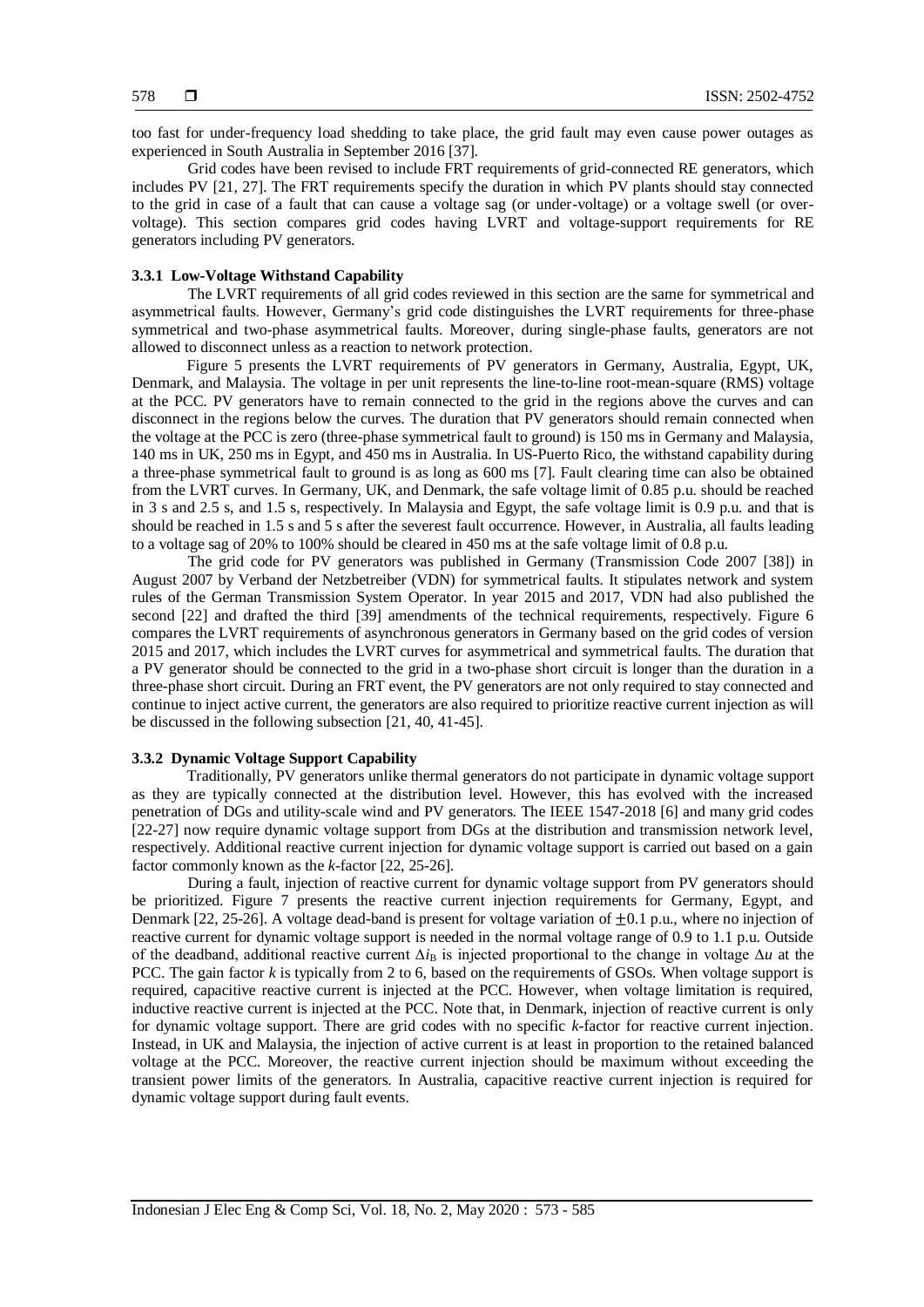

Figure 4. Active power reduction curve in Germany, Egypt, and Malaysia



Figure 6. Comparison of LVRT curves of Germany PV plants from 2015 to 2017



Figure 5. Comparison of LVRT curves for PV plants in six countries



Figure 7. Comparison of reactive current injection capability for Germany, Egypt, and Denmark

The type of fault determines the type of voltage sequences appearing in the grid. While only positive-sequence voltage exists in a symmetrical grid fault, there are positive-, negative-, and possibly zerosequence voltages in an asymmetrical grid fault. Many grid codes do not have a special requirement for injection of negative-sequence reactive current during LVRT events [46]. Moreover, large-scale DGs prefer to set the negative-sequence current supply to zero, where threephase positive-sequence active or reactive currents supplied from a DG to the grid are generally kept within its rated current [47]. However, when only positive-sequence reactive current is injected, it results in over-voltage in the healthy phase during an asymmetrical grid fault. Therefore, in the Egyptian grid code, reactive current cannot be injected into the PCC in an asymmetrical grid fault. Nevertheless, since 2015, the injection of positive- and negative sequence reactive current is specified in the German grid code. It has been found that the injection of positive- and negative-sequence current at the PCC can prevent overvoltage in a healthy phase, and it produces fault responses similar to that of a synchronous generator, while increasing voltage symmetry [48].

Grid codes usually permit active current to be sufficiently reduced in favor of reactive-current injection to prevent the current rating of inverter-based generators from being violated. If the active current was reduced during the LVRT, then it should be increased as quickly as possible to its pre-fault value or maximum active current. This requirement is known as active power ramp-up rate. In the German grid code, active current should be increased at the rate of at least 20 % of the rated current per second at the end of fault. The ramp-up rate value is defined in the Danish and Australian grid codes as 100 kW per second (equivalent to 0.1 MW/sec) and 10 MW per minute (equivalent to 0.1667 MW/sec), respectively. In Malaysia, the ramp-up rate value is not provided, but instead the GSO shall specify the requirements, depending on the generation requirements. Australia is seemingly with the fastest active power ramp-up rate. This could be due to a high penetration of renewable energy, where bringing back active power supply is necessary within the shortest period to prevent frequency instability.

*Utility-scale photovoltaic generators: a review on trends, grid code requirements and… (Nadia M. L. Tan)*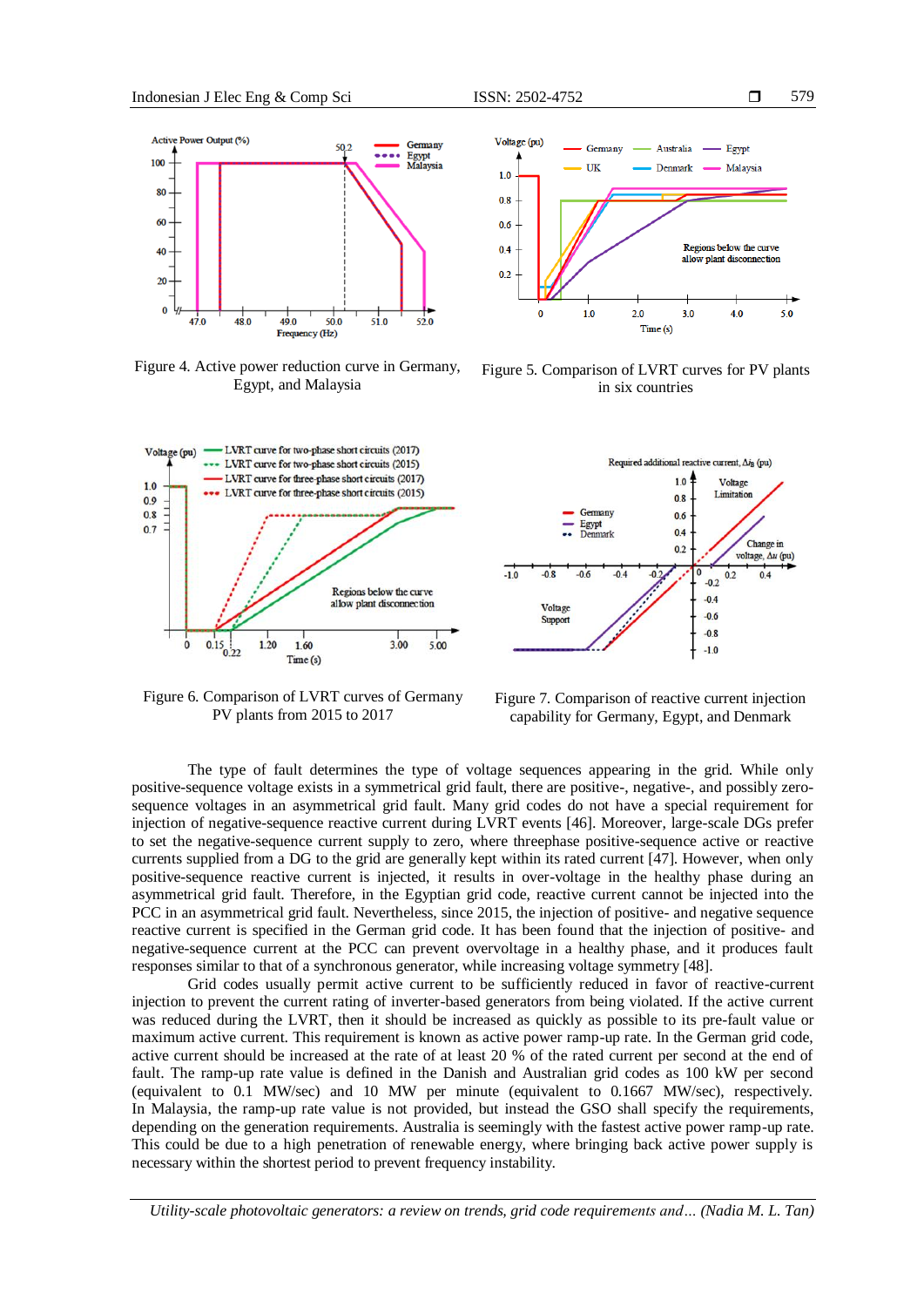# **4. CHALLENGES AND TECHNOLOGY READINESS OF GRID-INTEGRATED UTILITY-SCALE PV GENERATION SYSTEMS**

With the increasing penetration of utility-scale PV generators, there is a need to study, identify, and address possible economic and technical impacts. The intermittent and variable output of PV produces economic challenges in grid interconnection of PV generators because it increases the need to use and retain conventional fossil-fuel generators [49-52]. An economic despatchability of PV generators can be improved through several methods including better PV availability forecasting [53], balancing demand and generation over a large area through transmission coordination or spatial diversity of PV generators [54], demand response, and energy storage [55, 56]. PV generation also needs careful choice of system and control architectures to meet the technical challenges of the ever increasing demands of grid codes for inverter-based generators.

Figure 8 shows that PV inverters can be connected as (a) conventional centralized inverters or (b) decentralized multistring inverters, (i) single-stage power conversion and (ii) two-stage power conversion [57, 58]. Topology in Figure 8 (b) (ii) is a more suitable choice for utility-scale PV because of its high energy harvest [59], modularity, and simple maintenance, albeit a higher system cost. As discussed in Section 3, utility-scale PV generation systems need to meet grid code requirements by operating within the steady-state voltage, frequency and power-factor limits in normal grid conditions. The PV generators also need to participate in active-power and frequency controls, have low-voltage-withstand capability, and provide dynamic voltage support in abnormal grid conditions.

PV generators typically operates at its maximum-power point to optimize its energy production. As it is a static generator, it faces the problem of having lack of inertia that rotating synchronous generators have. When more PV generators displace the conventional synchronous generators, power systems may have the challenge of frequency control through balancing of generation and demand. Over-frequency can occur due to over-generation of PV during peak solar insolation and not being able to turn-off sufficient thermal generation. On the contrary, when solar insolation reduces after sun set, sufficient generators need to be prepared to ramp-up active power to meet evening load demand [60]. When under-frequency occurs in a power systems with high PV penetration, PV generators operating at its maximum power-point will not have additional active output power to supply to the grid. PV generators also do not have the kinetic energy to compensate the initial difference between generation and load demand, which can result in an initial high RoCoF that can cause power systems instability before primary frequency response is activated between 5– 30 s after the system frequency drops below the lower limit of the normal frequency range [31].

Several solutions have been investigated for frequency control in power systems with high PV penetration. Over generation can be overcome by curtailing PV output power [49, 61]. Other possible solutions for excess PV generation is to implement energy storage or load dumping using resistor banks [62]. However, PV output power curtailment and load dumping can result in loss of revenue. Besides that, utility companies also need to invest in generators that are capable of fast ramp-rate, e.g. gas-fired reciprocating engines or simple cycle combustion turbines, as they can function as spinning reserves to meet the required active power ramp-rate when PV is unavailable [60]. Nevertheless, increasing fossil fuel generating plants as spinning reserves tend to negate the effect of greenhouse gases (GHG) reduction from PV generators. In overcoming under-frequency control, apart from using utility scale energy storage such as sodiumsulphide and Lithium-ion batteries, authors of [31] has proposed operating PV generators below their maximum operating point, to support system frequency in the first few seconds after system abnormality using the so called "reserved power". However, the effective margin of power reserve for PV generators operating below its maximum-power-point will vary hourly and eventually this method is still best supported by energy storage systems [32] or improved output power forecasting techniques to ensure system reliability.

Typically, PV generators would supply maximum active power in order to maximize the returns on generation, while an amount of reactive power is supplied in order to maintain the power factor at the PCC as required by the GSOs in steady-state conditions. Static synchronous compensators (STATCOMs) have traditionally been employed as voltage and current controllers in transmission grid [63]. However, with the stricter requirements of grid codes in many countries, PV generators are to remain connected to the grid and dynamically support system voltage via injection of positive- and/or negative-sequence (Germany) reactive current. Therefore, inverters and controllers in the generation systems should be ready for those technical challenges including LV rapid detection, phase angle detection, and communication capability [50, 31], and [64]. Typical PV inverters (Figure 8) are 1000 / 1500 Vdc two-level three-phase inverters or neutral-point clamped inverters, which have a low ac output voltage that are then stepped up to medium-voltage by a linefrequency transformer within the generator plant area [65] and have controllers capable of meeting grid code requirements.

Utility-scale PV inverter capacity is increasing towards the multi-MW level. Many researchers are investigating into multilevel inverters with high-frequency galvanic isolation at the dc-dc converter side, thus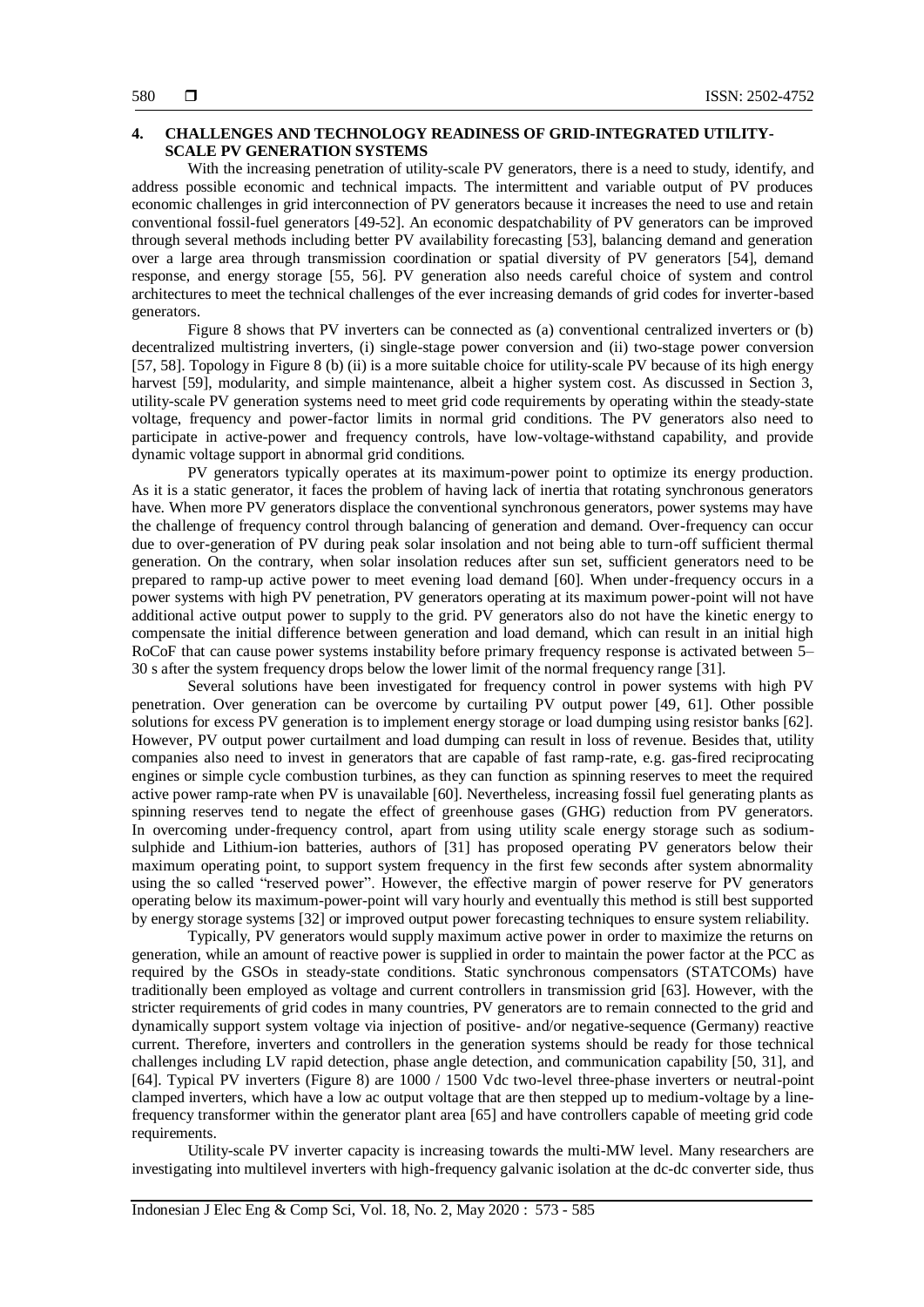eliminating the need of LV/MV line-frequency transformers. Figure 9 presents the utility-scale PV system based on a modular multilevel single-delta bridge cell (SDBC) inverter connected directly to a mediumvoltage bus [66]. The modular multilevel SDBC inverter intended for utility-scale PV was presented with theoretical and experimental verification on LVRT capability and dynamic voltage support following the German grid code [67]. Injection of only positive-sequence and positive-plus-negative-sequence reactive current injection following the German grid code were shown to be feasible without causing any instability in the multilevel inverter. As shown in Figure 9, many strings of PV modules, which can span a large area, are connected to each of the dc-dc converters. As a consequence, imbalance of power generation can occur in any PV sub-converter and any phase due to non-uniform cloud or shading, unequal panel temperature, manufacturing tolerance, and PV module degradation and soiling [53, 67]. Current technology on control of multilevel inverters has been shown capable of meeting the requirements of grid codes on producing balanced three-phase output current in steady-state condition [68, 69]. The dc-dc converter in the modular multilevel converter for utility-scale PV generators can provide maximum-power-point-tracking (MPPT) and galvanic isolation functions to prevent the problems of leakage current between the PV panels and the converters [70] and to increase the power density of the PV generators.

### **5. FUTURE SCENARIOS AND CONCLUSION**

Utility-scale PV penetration is increasing globally and looks set to have a more prominent presence in electricity generation. This renders many countries to update their grid codes to include operating requirements of PV generators during norma and abnormal grid conditions. The review of grid codes of Germany, UK, Australia, Denmark, Egypt and Malaysia provided an understanding on the requirements among others, active power and frequency control, fault ride-through capability and dynamic voltage support. It isclear that PV generators needs to provide more than just PV active power to the grid. Indeed there are many challenges faced by PV generators due to its intermittent nature in providing output power and lack of inertia. which can be costly to the generators and the power grid. Nevertheless, the PV inverters can easily provide dynamic voltage support and reactive power to the grid. The current technology of inverters and controls including energy storage systems are viewed as able to support utility-scale PV generators in meeting the economic and technical challenges.



Figure 8. Utility-scale PV system architecture with connection of transformer at medium voltage. (a) Centralised Inverter. (b) Decentralised multi-string inverters, i. Single-stage power conversion, ii. Twostage power conversion.

Moving forward, the authors opine that education and internalizing energy efficiency in homes and industries should be the first course of action before alternative generation from RE sources are employed with the aim to minimize greenhouse gas emissions from electricity generation. Subsequently, energy demands that are met by increasing utility-scale PV generation should be despatachable in terms of demand

*Utility-scale photovoltaic generators: a review on trends, grid code requirements and… (Nadia M. L. Tan)*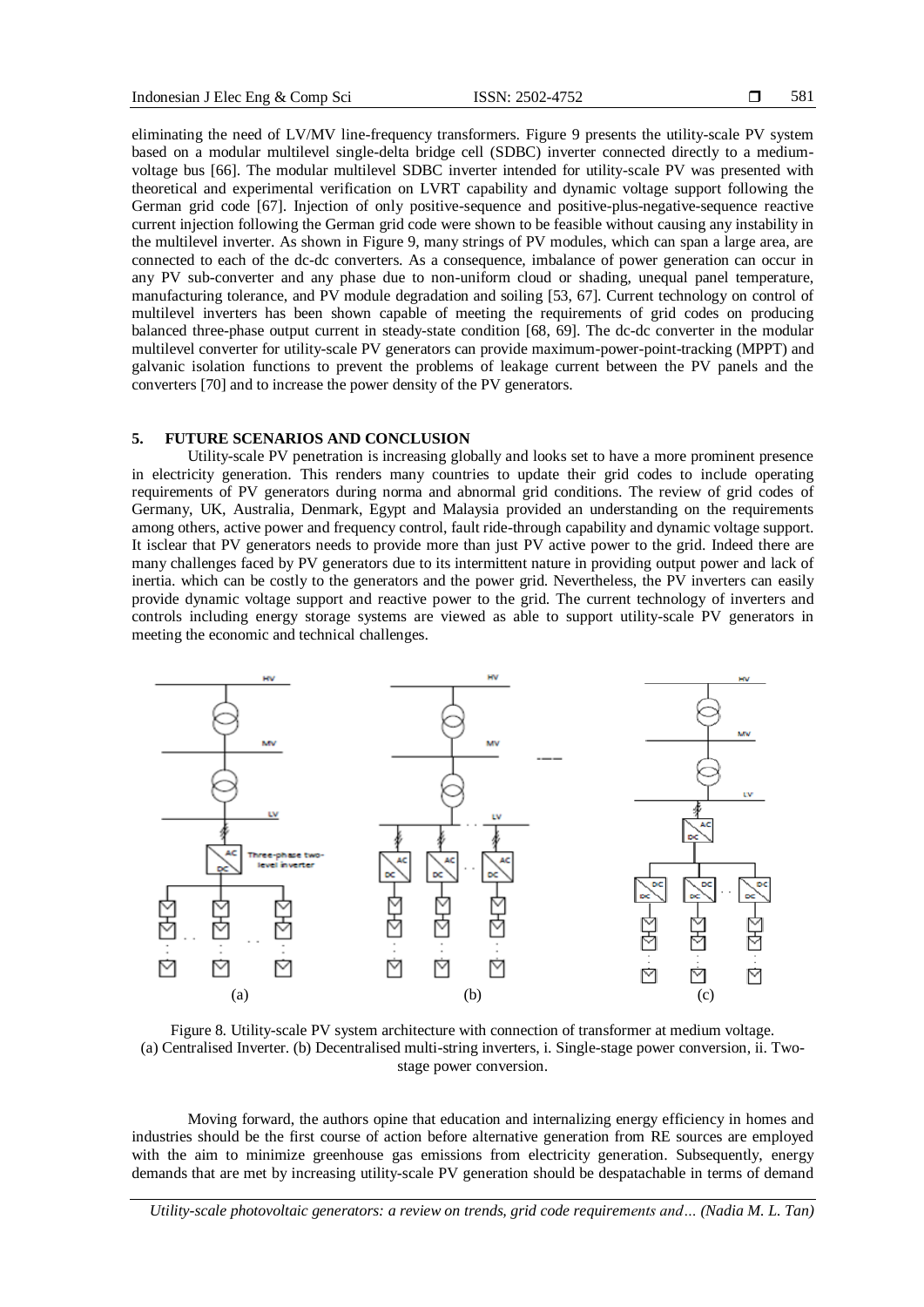and supply. The bottleneck for utility-scale PV generation is, in the authors' view, the lack of a utility-scale energy storage system that can provide a so called "'total solution"' for RE. Therefore, research should be continuously focused on enhancing energy density, life-cycle, and cost effectiveness of static energy storage devices such as batteries. Althoug pump-hydro energy storage has been traditionally employe to effectively level the output power of intermittent energy sources like PV, a large land area requirement for pumpedhydro storage is impractical and costly, today. Research on improving energy density of supercapacitors will also be useful to mitigate the fast dynamic changes of PV output power. In the long term, power systems analysis should be conducted to understand the effects of energy storage systems on the grid so that regulations for utility-scale energy storage systems can be constructively devised in grid codes and standards.



Figure 9. Utility-scale PV system based on a modular multilevel single-delta bridge-cell (SDBC) inverter connected directly to a medium-voltage bus.

#### **ACKNOWLEDGEMENTS**

The authors of this paper would like to acknowledge the support of Tenaga Nasional Research & Development Fund (Seeding), under Project Code U-TS-RD-18-09. The content of this paper is purely for research and academic purpose, which in any circumstances does not represent the view of TNB and its subsidiaries.

#### **REFERENCES**

- [1] REN 21 Steering Committee, "Renewables 2016 global status report", *Renewable Energy Policy Network for the 21st Century*, 2016.
- [2] "Global market outlook for solar power 2017-2021", *Solar Power Europe*, Brussels, Belgium, 2018.
- [3] D. Geibel, *et. al.*, "Utility-scale PV systems: grid connection requirements, test procedures and European harmonisation", *Photovoltaics International*, vol. 4, May 2009.
- [4] B. Weise, "Impact of K-factor and active current reduction during fault-ride-through of generating units connected via voltage-sourced converters on power system stability", *IET Renewable Power Generation Journal*, vol. 9, no. 1, pp. 25-36, Jan. 2015.
- [5] "IEEE Standard for Interconnection and Interoperability of Distributed Energy Resources with Associated Electric Power Systems Interfaces". *IEEE* 1547-2018, The Institute of Electrical and Electronics Engineers, Inc.,New York, Apr. 2018.
- [6] A. Cabrera-Tobar, *et. al.*, "Review of advanced grid requirements for the integration of large scale photovoltaic power plants in the transmission system", *Renew. Sustain. Energy Reviews*, vol. 62, pp. 971-987, May 2016.
- [7] "Global Wind Energy Outlook 2008", *Global Wind Energy Council*, Oct. 2008. [Online]. Available: http://gwec:net/publications/globalwind-energy-outlook/gweo-2008/
- [8] "PVPS Annual Report 2016", *IEA PVPS*, 2016. [Online]. Available: http://www.iea-pvps.org
- [9] "Peninsular Malaysia electricity supply outlook 2017", *Energy Commission*, Malaysia, Aug. 2017. [Online]. Available: https://www.st.gov.my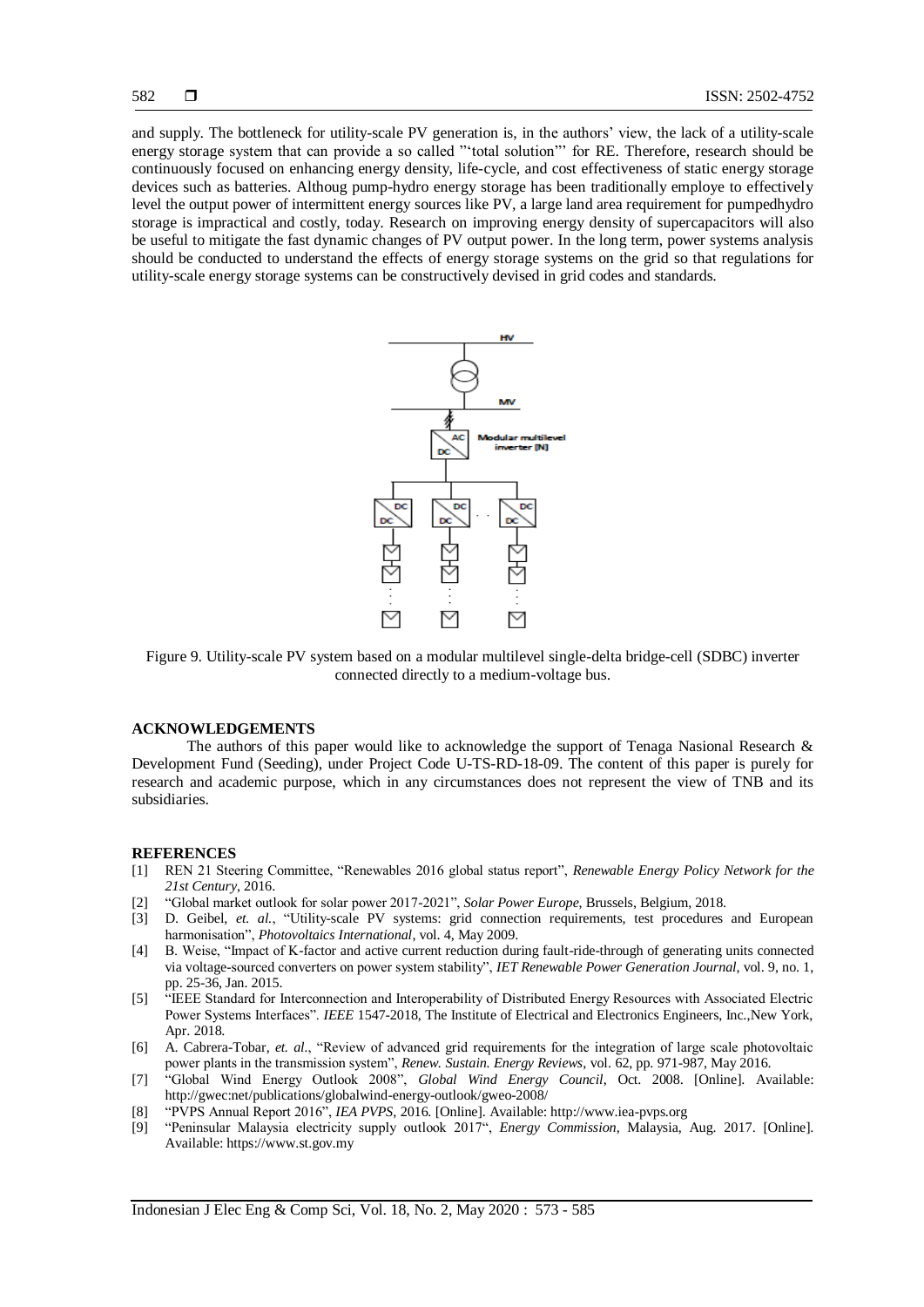- 583
- [10] N. Longman, "Top 10 solar-producing countries", *Energy Digital*, May 2017. [Online]. Available http://www.energydigital.com/renewableenergy/top-10-solar-producing-countries
- [11] "12 countries leading the way in renewable energy", *Click Energy*, Aug. 2017. [Online]. Available https://www.clickenergy.com.au/newsblog/12-countries-leading-the-way-in-renewable-energy
- [12] "Egypt Renewable Energy-export.gov", *Export.gov*, 2017. [Online]. Available: https://www.export.gov
- [13] A. Jager-Waldau, "PV status report 2017", *European Commission JRC Science for Policy Report*, Luxemborg, European Union, 2017. [Online]. Available: http://publications.jrc.ec.europa.eu
- [14] M. Gianni, "PV market, business and price developments in Italy", *Gestore Servizi Energetici*, 2017. [Online]. Available: https://www.gse.it
- [15] "Trends in Photovoltaic Applications 2016", *IEA-PVPS*, 2016. [Online]. Available: http://www.ieapvps.org
- [16] "World energy outlook 2017 China : Key findings", *International Energy Agency*, 2017. [Online]. Available: https://www.iea.org/weo/china/
- [17] "Status of renewable energies in Japan", *Institute for Sustainable Energy Policies*, 2017. [Online]. Available: https://www.isep.or.jp/en
- [18] "Energy policies of IEA countries", *International Energy Agency*, 2016. [Online]. Available: https://www.iea.org
- [19] Fraunhofer ISE. "Net installed electricity generation capacity in Germany in 2018". 2018. [Online]. Available: https://www.energycharts.de
- [20] A. Etxegarai, *et. al.*, "Review of grid connection requirements for generation assets in weak power grids", *Renewable and Sustainable Energy Reviews*, vol. 41, pp. 1501-1514, Jan. 2015.
- [21] *VDE-AR-N 4120:2015-01:* "Technical requirements for the connection and operation of customer installations to the high-voltage network (TCC High-Voltage) ", *National Grid Electricity Transmission*, Germany, Oct. 2015.
- [22] *The Grid Code*, Issue 5, "Revision 21, National Grid Electricity Transmission", United Kingdom, Mar. 2016.
- [23] *Technical Rules*, "Western Power", Australia, Dec. 2011.
- [24] "Technical regulation 3.2.2 for PV power plants above 11 kW", *Energinet*, Denmark, July 2016.
- [25] "Solar Energy Plants Grid Connection Code", *Egypt ERA*, Egypt, Mar. 2017.
- [26] *Energy Commission Malaysia*. "The Malaysian grid and distribution codes", 2016. [Online]. Available: http://www.tnb.com.my/business/malaysian-grid-code.html
- [27] *Energy Commission Malaysia*. "Guidelines on large scale solar photovoltaics plant for connection to electricity networks [Electricity supply act 1990 (Act 447)]", Feb. 2017. [Online]. Available: https://www.st.gov.my
- [28] "IEEE recommended practice and requirements for harmonic control in electric power systems", *IEEE Standards*, 519-2014, pp. 1-29, June. 2014.
- [29] A. Richter, *et. al.*, "Transformer suitability for a successful load shedding in the TSO control area", *International ETG Congress*, Bonn, Germany, Nov. 2015, pp. 186-191.
- [30] C. Rahmann, and A. Castillo, "Fast frequency response capability of Photovoltaic power plants: The necessity of new grid requirements and definitions", *Energies*, vol. 7, pp. 6306-6322, Sept. 2014.
- [31] R. Amirante, *et. al*, "Overview on recent developments in energy storage: Mechanical, electrochemical and hydrogen technologies", *Elsevier J. Energy Conversion and Management*, vol. 132, pp. 372-387, Jan. 2017.
- [32] E. Serban, *et. al.*, "Voltage and frequency grid support strategies beyond standards", *IEEE Trans. on Power Electron.*, vol. 32, no. 1, Jan. 2017.
- [33] A. Al-Shetwi, *et. al.*, "A review of the fault ride through requirements in different grid codes concerning penetration of PV system to the electric power network", *ARPN J. Engineering and Applied Science*, vol. 10, no. 21, pp. 9906-9912, Nov. 2015.
- [34] B. Craciun, *et. al*, "*Overview of recent grid codes for PV power integration*", in Proc. 13th Int. Conf. Optimization of Electrical and Electronic Equipment (OPTIM), Brasov, Romania, May 2012, pp. 959-965.
- [35] A. Basit, *et. al.*, "A Review of grid requirements for wind farm in Denmark and China", presented at *China Wind Power 2012*, Beijing, China, Nov. 2012.
- [36] *Australian Energy Market Operator (AEMO)*. (2017, Mar.). "Black system South Australia 28 September 2016". [Online]. Available: https://www.aemo.com.au
- [37] H. Berndt, *et. al.*, "Transmission Code 2007: Network and System Rules of the German Transmission System Operators", *Verbandder Netzbetreiber-VDN-e.V. beim VDEW*, Germany. [Online]. Available: https://www.vde.com
- [38] VDE. "Forum on Network Technology/Network Operation (2017, May)". *Summary of the Draft VDE-AR-N 4120:201705*. [Online]. Available: https://www.vde.com
- [39] M. Tsili and S. Papathanassiou, "A review of grid code technical requirements for wind farms", *IET Renewable Power Generation*, vol. 3, no. 3, pp. 308-332, Sept. 2009.
- [40] N. Ullah and T. Thiringer, "Variable speed wind turbines for power system stability enhancement", *IEEE Trans. Energy Convers.*, vol. 22, no. 1, pp. 52-60, Mar. 2007.
- [41] N. Ullah, *et. al.*, "Voltage and transient stability support by wind farms complying with the E.ON Netz grid code", *IEEE Trans. Power Syst.*, vol. 22, no. 4, pp. 1647-1656, Nov. 2007.
- [42] S. Muyeen, *et al.* , "Low voltage ride through capability enhancement of wind turbine generator system during network disturbance", *IET Renewable Power Generation*, vol. 3, no. 1, pp. 65-74, Dec. 2008.
- [43] S. Muyeen, *et. al.*, "A variable speed wind turbine control strategy to meet wind farm grid code requirements", *IEEE Trans. Power Syst.*, vol. 25, no. 1, pp. 331-340, Feb. 2010.
- [44] Z. Chen, *et. al.* , "A review of the state of the art of power electronics for wind turbines", *IEEE Trans. Power Electron.*, vol. 24, no. 8, pp. 1859-1875, Aug. 2009.
- [45] I. Erlich and F. Shewarega, "Grid codes in power systems with significant renewable-based generation", in *Smart Grid Handbook*, 1st ed., vol. 1, West Sussex: John Wiley & Sons, Aug. 2016, pp. 322-332.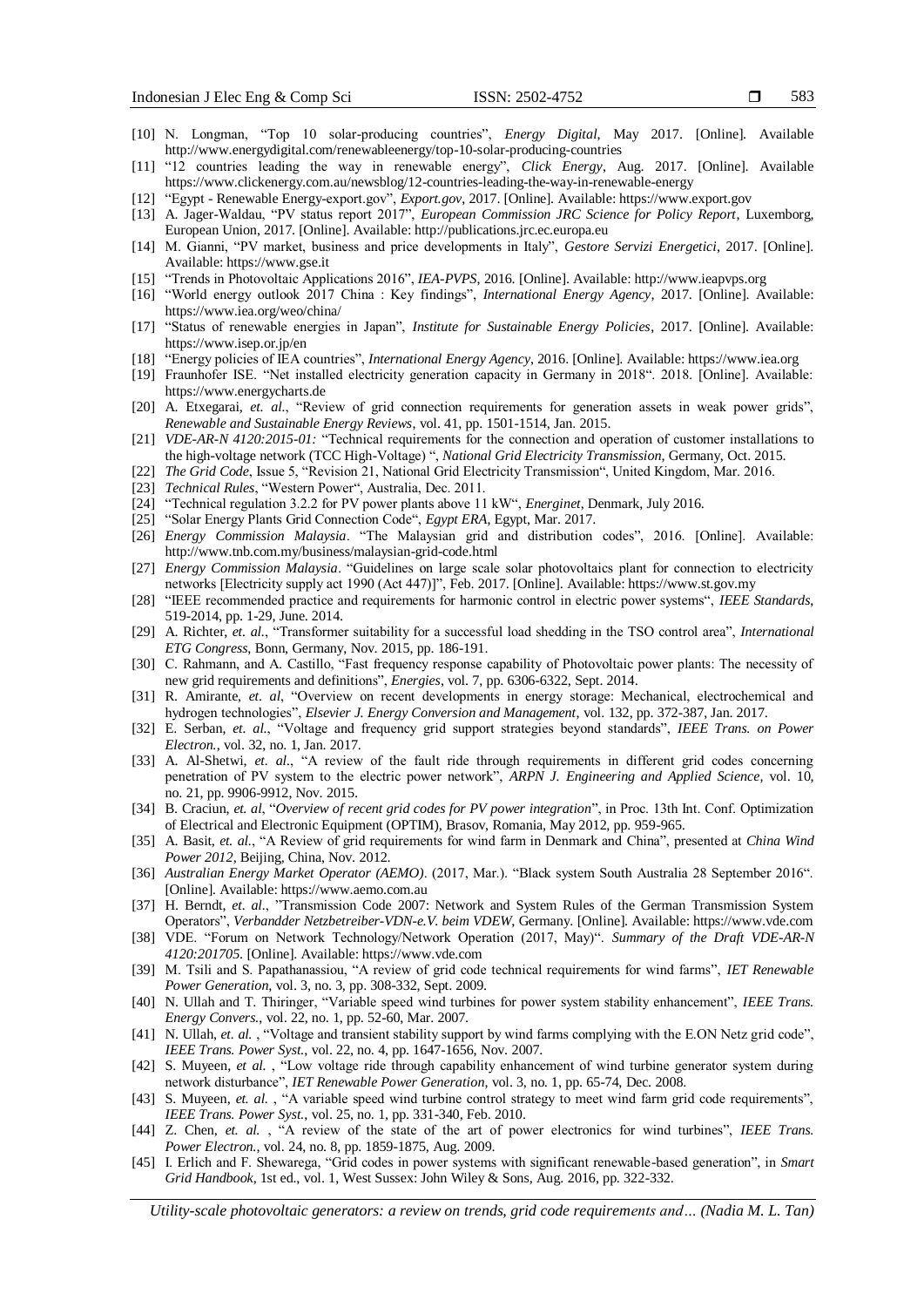- [46] J. Niiranen, *et. al.*, "Low-voltage ride-through testing of wind turbine converters at ABB helps wind turbines meet the requirements of IEC61400-21 more quickly". *ABB Press Release*, Apr. 2009. [Online]. Available: http://www.abb.com
- [47] T. Neumann, *et. al.* , "Enhanced dynamic voltage control of Type 4 wind turbines during unbalanced grid faults", *IEEE Trans.Energy Convers.*, vol. 30, no. 4, pp. 1650-1659, Dec. 2015.
- [48] P. Denholm, *et. al.* , "On the path to SunShot: Emerging issues and challenges in integrating high levels of solar into the electrical generation and transmission system", *NREL*, 2016. [Online]. Available: http://www.nrel.gov
- [49] G. Lammert, *et. al.* , "Modelling and dynamic performance of inverter based generation in power system studies: an international questionnaire survey", *CIRED - Open Access Proc. Journal*, vol. 2017, no. 1, pp. 1899-1902, 2017.
- [50] A. Anzalchi and A. Sarwat, "Overview of technical specifications for grid-connected photovoltaic systems", *Energ. Conver. Manage.*, vol. 152, pp. 312-327, Oct. 2017.
- [51] Nur I. Zolkifri, *et. al*, "Performance analysis of Malaysian low voltage distribution network under different solar variability days," *Indonesian J. Elec. Eng. & Com. Sci.,* vol. 13, no. 3, pp. 1152-1160, Mar. 2019.
- [52] J. Antonanzasa, *et. al.*, "Review of photovoltaic power forecasting", *Solar Energy*, vol. 136, pp. 78-111, Oct. 2016.
- [53] P. Ochsner, *et. al.*, "*Spatial modelling of grid connected PV plants with 3D irradiance values*", 28<sup>th</sup> European Photovoltaic Solar Energ. Conf. and Exhibition, Paris, France, Sept./Oct. 2013, pp. 3597-3600.
- [54] M. Tamaki, *et. al.* , "*Development of PCS for battery system installed in megawatt photovoltaic system*", 15th Int. Power Electron. and Motion Control Conf., EPE-PEMC 2012, Novi Sad, Serbia, Sept. 2012, pp. 1-4.
- [55] S. Vavilapalli, *et. al.* , "Design and real-time simulation of an AC voltage regulator based battery charger for largescale PV-grid energy storage systems", *IEEE Access*, vol. 5, pp. 25158-25170, Dec. 2017.
- [56] A. Cabrera-Tobar, *et. al.* , "Topologies for large scale photovoltaic power plants", *Renew. Sustain. Energy Reviews*, vol. 59, pp. 309-319, Jan. 2016.
- [57] S. B. Kjaer, *et. al.* , "A review of single-phase grid-connected inverters for photovoltaic modules", *IEEE Trans. Ind. Appl.*, vol. 41, no. 5, pp. 1292-1306, Sept./Oct. 2005.
- [58] T. Kerekes, *et. al.* , "An optimization method for method for designing large PV plants", *IEEE J. Photovoltaics*, vol. 3, no. 2, pp. 814-822, Apr. 2013.
- [59] "Demand response and energy efficiency roadmap: maximizing preferred resources". *Folsom, California: California Independent System Operator*; 2013.
- [60] M. Obi and R. Bass, "Trends and challenges of grid-connected photovoltaic systems-A review, *Renew. Sustain. Energy Reviews*, vol. 58, pp. 1082-1094, May 2016.
- [61] W. Omran, *et. al.* , "Investigation of methods for reduction of power fluctuations generated from large grid-connected photovoltaic systems", *IEEE Trans. Energ. Convers.*, vol. 26, no. 1, pp. 318-327, Mar. 2011.
- [62] Ameerul A. J. Jeman, *et. al.* , "Fault analysis for renewable energy power system in micro-grid distributed generation", *Indonesian J Elec. Eng. & Com. Sci*, vol. 13, no. 3, pp. 1117-1123, Mar. 2019.
- [63] X. Yuan, *et. al.* , "*An improved method of instantaneous symmetrical components and its detection for positive and negative sequence current*", in Proc. of CSEE 2008, vol. 28(1), pp. 52-58, Jan. 2008.
- [64] R. Inzunza, *et. al.* , "*Development of a 1500Vdc photovoltaic inverter for utility-scale PV power plants*", IEEE 2nd Int. Future Energy Electron. Conf. (IFEEC), Taiwan, Nov. 2015, pp. 1-4.
- [65] P. Sochor, *et. al.* , "Low-voltage-ride-through control of a modular multilevel single-delta bridge-cell (SDBC) inverter for utility-scale photovoltaic systems", *IEEE Trans. Ind. Appl.*, vol. 54, no.5, pp. 4739-4751.
- [66] M. R. Maghamiab, *et. al.* , "Power loss due to soiling on solar panel: A review", *Renew. Sustain. Energy Reviews*, vol. 59, pp. 1307-1316, Jun. 2016.
- [67] P. Sochor and H. Akagi, "Theoretical comparison in energy-balancing capability between star- and deltaconfigured modular multilevel cascade inverters for utility-scale photovoltaic systems", *IEEE. Trans. Power Electron.*, vol. 31, no. 3, pp. 1980-1992 Mar. 2016.
- [68] Y. Yu, *et. al.* , "Power balance of cascaded H-bridge multilevel converters for large-scale photovoltaic integration", *IEEE Trans. Power Electron.*, vol. 31, no. 1, pp. 292-303, Jan. 2016.
- [69] H. Choi, *et. al.* , "*Large-scale PV system based on the multiphase isolated DC/DC converter*", 3rd IEEE Int. Symp. on Power Electrons. Distributed Generation Systems (PEDG), Aalborg, Denmark, Jun. 2012, pp. 801-807.

#### **BIOGRAPHIES OF AUTHORS**



Nadia Tan Mei Lin received the B.Eng. (Hons.) degree from the University of Sheffield, Sheffield, U.K., in 2002, the M. Eng. degree from Universiti Tenaga Nasional (UNITEN), Kajang, Malaysia, in 2007, and the Ph.D. degree from Tokyo Institute of Technology, Tokyo, Japan, in 2010, all in electrical engineering. Since April 2017, she has been an Associate Professor in the Department of Electrical and Electronics Engineering, UNITEN. Her research interests include power conversion systems for energy storage, bidirectional isolated dc–dc converters, multilevel cascaded inverters for renewable energy applications and power systems stability. She is a Chartered Engineer registered with Engineering Council, United Kingdom, a Member of the Institution of Engineering and Technology (IET) and the Institute of Electrical and Electronics Engineers (IEEE), and a Graduate Member of the Institution of Engineers Malaysia (IEM).